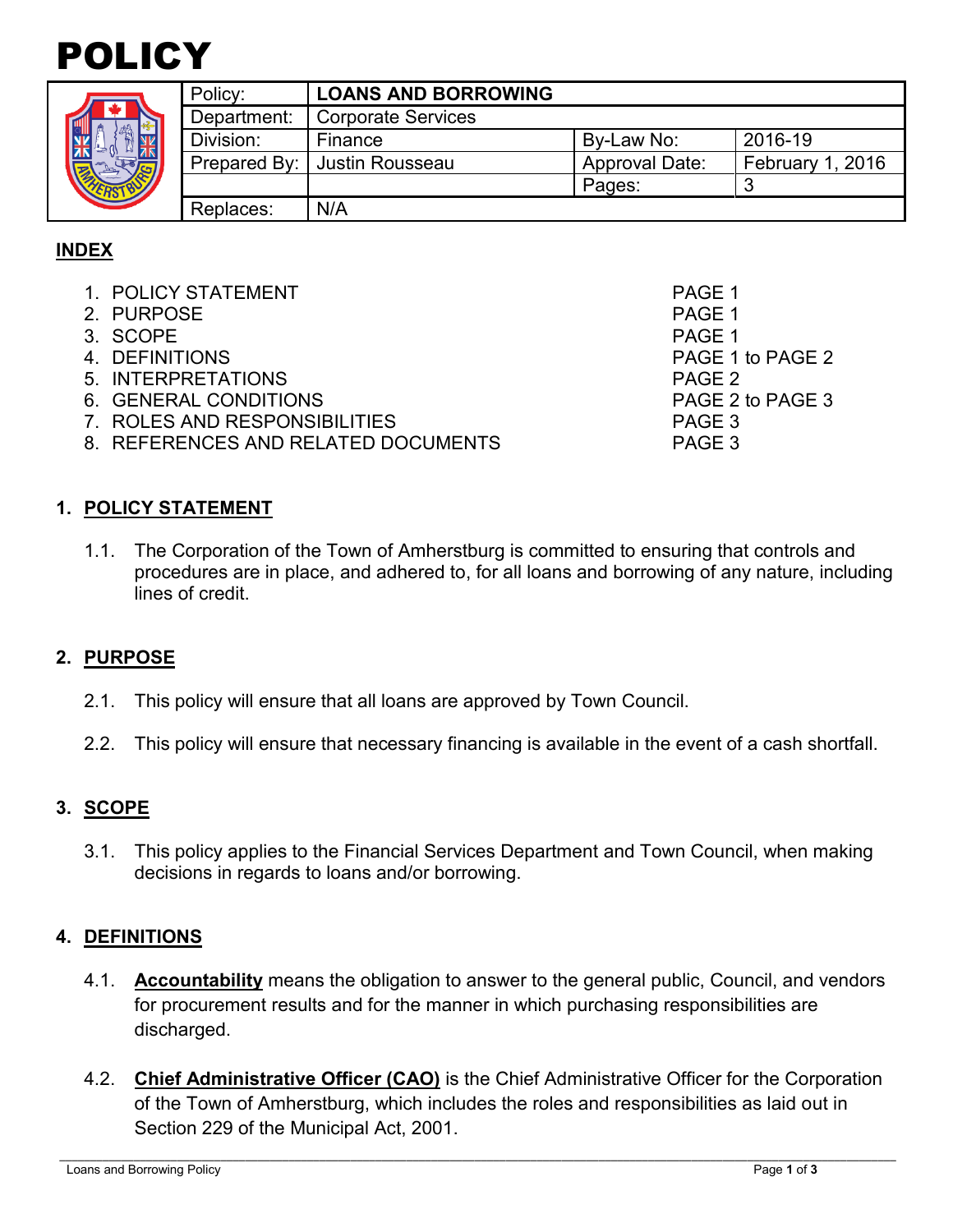- 4.3. **Clerk** is the Municipal Clerk for the Corporation of the Town of Amherstburg, which includes the roles and responsibilities as laid out in Section 228 of the Municipal Act, 2001.
- 4.4. **Council** refers to the current elected Council for the Corporation of the Town of Amherstburg. This includes, as an entirety, the Mayor, Deputy Mayor and Councillors.
- 4.5. **Director** is the person responsible for direction and operational control of a division as defined on the Town's organizational structure.
- 4.6. **Line of Credit** refers to an arrangement whereby a bank or any other similar entity (i.e. Infrastructure Ontario) extends an unsecured loan that is drawn down as it is required by the borrower.
- 4.7. **Manager** reports directly to a Director (or the CAO in some instances) and who is responsible for a department within a division of the Corporation, as defined on the Town's organizational structure.
- 4.8. **Senior Management Team (SMT)** is comprised of the Chief Administrative Officer and the Directors. If a Director is unavailable, a delegate may be assigned.
- 4.9. **Town** is the Corporation of the Town of Amherstburg.
- 4.10. **Treasurer** is the Treasurer for the Corporation of the Town of Amherstburg, which includes the roles and responsibilities as laid out in Section 286 of the Municipal Act, 2001.

# **5. INTERPRETATIONS**

5.1. Any reference to this Policy to any statute or any section of a statute shall, unless expressly stated, be deemed to be reference to the statute as amended, restated or re-enacted from time to time. Any references to a By-law or Town policy shall be deemed to be a reference to the most recent passed policy or By-law and any replacements thereto.

# **6. GENERAL CONDITIONS**

6.1. All loans and borrowing of any nature, including lines of credit, **MUST** be authorized by Town Council.

# 6.2. **Lines of Credit**

6.2.1. The Town maintains an operating line of credit with an authorized financial authority.